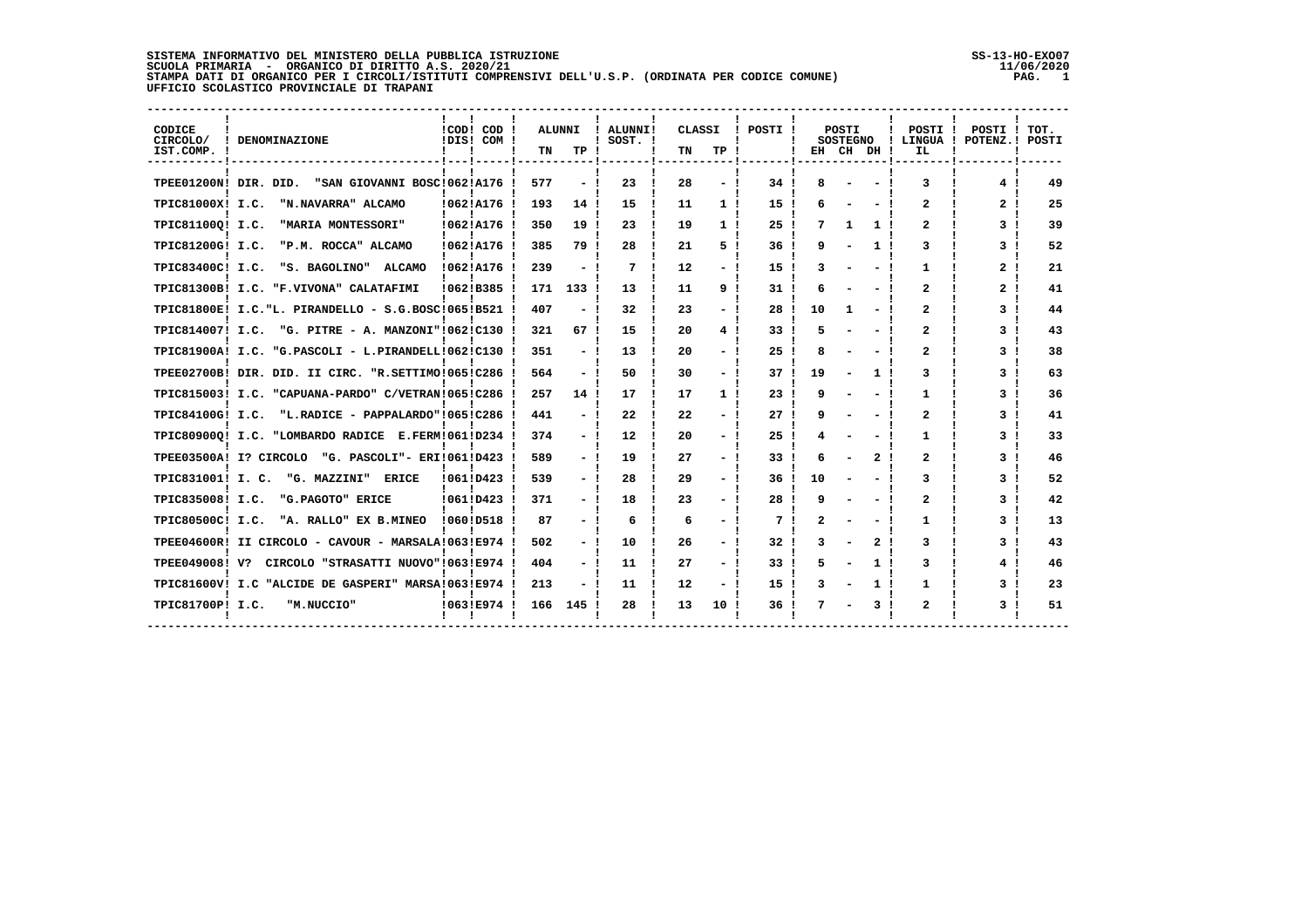## **SISTEMA INFORMATIVO DEL MINISTERO DELLA PUBBLICA ISTRUZIONE SS-13-HO-EXO07 SCUOLA PRIMARIA - ORGANICO DI DIRITTO A.S. 2020/21 11/06/2020 STAMPA DATI DI ORGANICO PER I CIRCOLI/ISTITUTI COMPRENSIVI DELL'U.S.P. (ORDINATA PER CODICE COMUNE) PAG. 2 UFFICIO SCOLASTICO PROVINCIALE DI TRAPANI**

| CODICE<br>CIRCOLO/<br>IST.COMP. ! | ! DENOMINAZIONE<br>------------------------        | !COD! COD<br>!DIS! COM ! | TN  | ALUNNI<br>TP. | ! ALUNNI!<br>$!$ SOST. $!$ | CLASSI<br>TN | TP !            | POSTI !<br>-1 | EH | POSTI<br><b>SOSTEGNO</b> | CH DH! | POSTI<br>Ι.<br>IL | POSTI<br>LINGUA ! POTENZ.! | TOT.<br>POSTI |
|-----------------------------------|----------------------------------------------------|--------------------------|-----|---------------|----------------------------|--------------|-----------------|---------------|----|--------------------------|--------|-------------------|----------------------------|---------------|
|                                   | TPIC82000E! "S. PELLEGRINO"                        | !063!E974                | 275 | 136           | 32                         | 20           | 11 <sub>1</sub> | 47            | 9  |                          |        | 3                 | 3.                         | 63            |
|                                   | TPIC82100A! I.C. "LUIGI STURZO - ASTA"             | 10631E974                | 394 | 208           | 38                         | 26           | 12 <sub>1</sub> | 56            | 14 |                          |        | 4                 | 4                          | 80            |
|                                   | TPIC83900G! I.C. G.GARIBALDI - V.PIPITONE!063!E974 |                          | 540 |               | 16                         | 26           |                 | 32            |    |                          |        | 3                 | 4                          | 47            |
|                                   | TPIC84500V! I.C. - "SIRTORI"<br><b>MARSALA</b>     | 10631E974                | 394 | 84            | 16                         | 21           | 5.              | 36            |    |                          |        | $\mathbf{2}$      | 31                         | 50            |
|                                   | TPEE058003! III CIRCOLO B.BONSIGNORE MAZA!064!F061 |                          | 432 |               | 17                         | 22           |                 | 27            |    |                          |        | 2                 | 4                          | 42            |
|                                   | TPEE05900V! IV CIRCOLO DIDATTICO "G.OUINC!064!F061 |                          | 484 | 18            | 14                         | 26           |                 | 34            |    |                          |        | 3                 | 3                          | 49            |
|                                   | TPIC822006! IC "L.PIRANDELLO"-MAZARA DEL !064!F061 |                          | 184 |               | 10                         | 10           |                 | 12            |    |                          |        | 1                 | 2.                         | 19            |
|                                   | TPIC838000! I.C. G.BOSCARINO-A.CASTIGLIO!064!F061  |                          | 275 | 109           | 11                         | 17           | 7!              | 35            |    |                          |        | 3                 | 3                          | 47            |
|                                   | TPIC843007! I.C. "GIUSEPPE GRASSA"                 | 10641F061                | 174 |               | 3                          | 10           |                 | 12            |    |                          |        | 1                 | 2                          | 16            |
|                                   | TPIC844003! IC "BORSELLINO-AJELLO" MAZARA!064!F061 |                          | 437 | 36            | 20                         | 22           | 2 <sub>1</sub>  | 31            |    | 2                        |        | 3                 | 3                          | 47            |
| TPIC83300L! I.C.                  | "GIOVANNI XXIII" PACECO!060!G208                   |                          | 380 |               | 25                         | 20           |                 | 24            |    |                          |        | $\mathbf{2}$      | 2                          | 37            |
|                                   | TPEE066002! DIREZ. DID. "ANGELO D'AIETTI"!060!G315 |                          | 288 |               | 19                         | 19           |                 | 23            |    |                          |        | $\mathbf{2}$      | 4!                         | 34            |
| TPIC83700X! I. C.                 | "D.ALIGHIERI" VALDERICE!061!G319                   |                          | 249 | 66            | 22                         | 14           | 5               | 27            |    |                          |        |                   | 3                          | 38            |
| TPIC82400T! I.C.S                 | "RITA LEVI-MONTALCINI"!065!G347                    |                          | 415 |               | 19                         | 24           |                 | 30            |    |                          |        | $\mathbf{2}$      | 31                         | 43            |
|                                   | TPIC829001! I.C. "G.GARIBALDI - G.PAOLO I!064!H700 |                          | 503 |               | 26                         | 31           |                 | 38            | 13 |                          |        | 4                 | 3                          | 58            |
| TPIC807004! I.C.                  | "L.CAPUANA"                                        | 10651I291                | 99  | 202           | 15                         | 8            | 12!             | 34            |    |                          |        | $\mathbf{2}$      | 31                         | 48            |
|                                   | TPEE00300V! III CIRC. "U.DI SAVOIA" TRAPA!060!L331 |                          | 502 |               | 23                         | 25           |                 | 31            |    |                          |        | 3                 | 3.                         | 47            |
|                                   | TPEE00400P! CIRC. "G.MARCONI" TRAPANI              | 10601L331                | 550 |               | 43                         | 29           |                 | 36            | 14 |                          |        | 3                 | 31                         | 56            |
|                                   | TPIC82500N! IST.COM. "L. BASSI -S.CATALAN!060!L331 |                          | 244 | 141           | 18                         | 12           | 7!              | 29            |    |                          |        | $\mathbf{2}$      | 4!                         | 44            |
|                                   | TPIC82600D! I.C. "GIUSEPPE MONTALTO"               | !060!L331                | 250 | 37 !          | 10                         | 15           | 2!              | 22            |    |                          |        | $\mathbf{2}$      | 31                         | 31            |
| TPIC836004! I.C.                  | "G.G.CIACCIO MONTALTO"                             | 10601L331                | 215 | 62 !          | 34                         | 14           |                 | 25            |    |                          |        |                   | 3                          | 43            |

 **------------------------------------------------------------------------------------------------------------------------------------**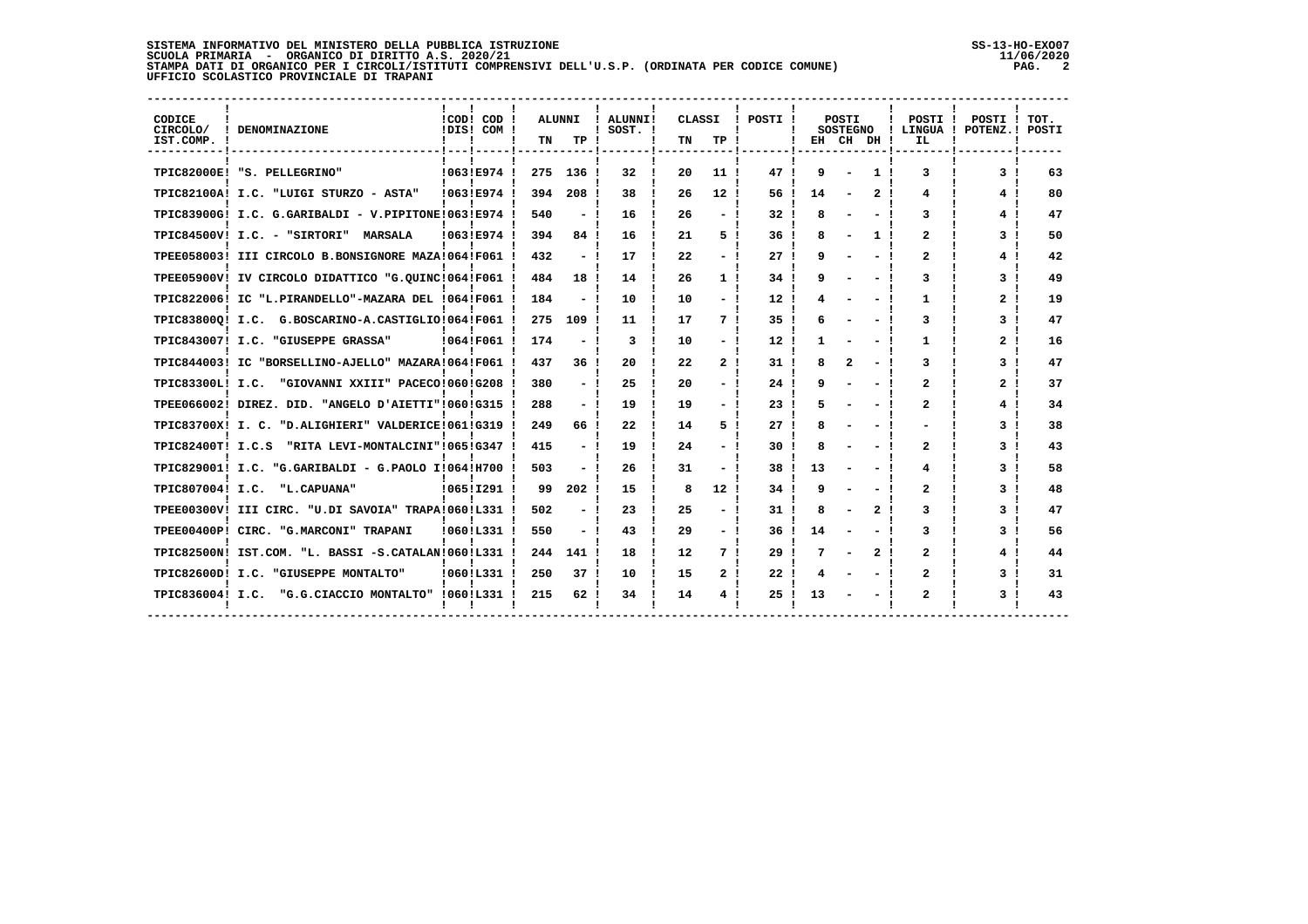## **SISTEMA INFORMATIVO DEL MINISTERO DELLA PUBBLICA ISTRUZIONE SS-13-HO-EXO07 SCUOLA PRIMARIA - ORGANICO DI DIRITTO A.S. 2020/21 11/06/2020 STAMPA DATI DI ORGANICO PER I CIRCOLI/ISTITUTI COMPRENSIVI DELL'U.S.P. (ORDINATA PER CODICE COMUNE) PAG. 3 UFFICIO SCOLASTICO PROVINCIALE DI TRAPANI**

| CODICE<br>CIRCOLO/<br>IST.COMP. | <b>DENOMINAZIONE</b>                                   | $ICODI$ $CODI$<br>!DIS! COM !    | <b>ALUNNI</b><br>TN | TP !            | <b>ALUNNI!</b><br>SOST. ! | CLASSI<br>TN | TP !                             | POSTI !                 | EH | POSTI<br><b>SOSTEGNO</b><br>CH | DH        | POSTI !<br>IL. | POSTI ! TOT.<br>! LINGUA ! POTENZ.! POSTI |          |
|---------------------------------|--------------------------------------------------------|----------------------------------|---------------------|-----------------|---------------------------|--------------|----------------------------------|-------------------------|----|--------------------------------|-----------|----------------|-------------------------------------------|----------|
| TPIC840000! I.C                 | "NUNZIO NASI" TRAPANI<br>TPIC84200B! I.C. "E. PERTINI" | $10601L331$ !<br>$10601L331$ $I$ | 169<br>257          | 29!<br>14 !     | 11<br>47                  | 11<br>18     | 2 <sub>1</sub><br>1 <sub>1</sub> | 17 <sub>1</sub><br>24 1 | 15 | $\overline{\phantom{0}}$       | - 1<br>2! | $\mathbf{2}$   |                                           | 24<br>46 |
|                                 | TPIC806008! I.C. "GESUALDO NOSENGO"                    | 1063IM281                        | 322                 | 32 <sub>1</sub> | 21                        | 22           | 2!                               | 31 <sub>1</sub>         |    | $\overline{\phantom{0}}$       | - 1       | $\mathbf{2}$   |                                           | 43       |